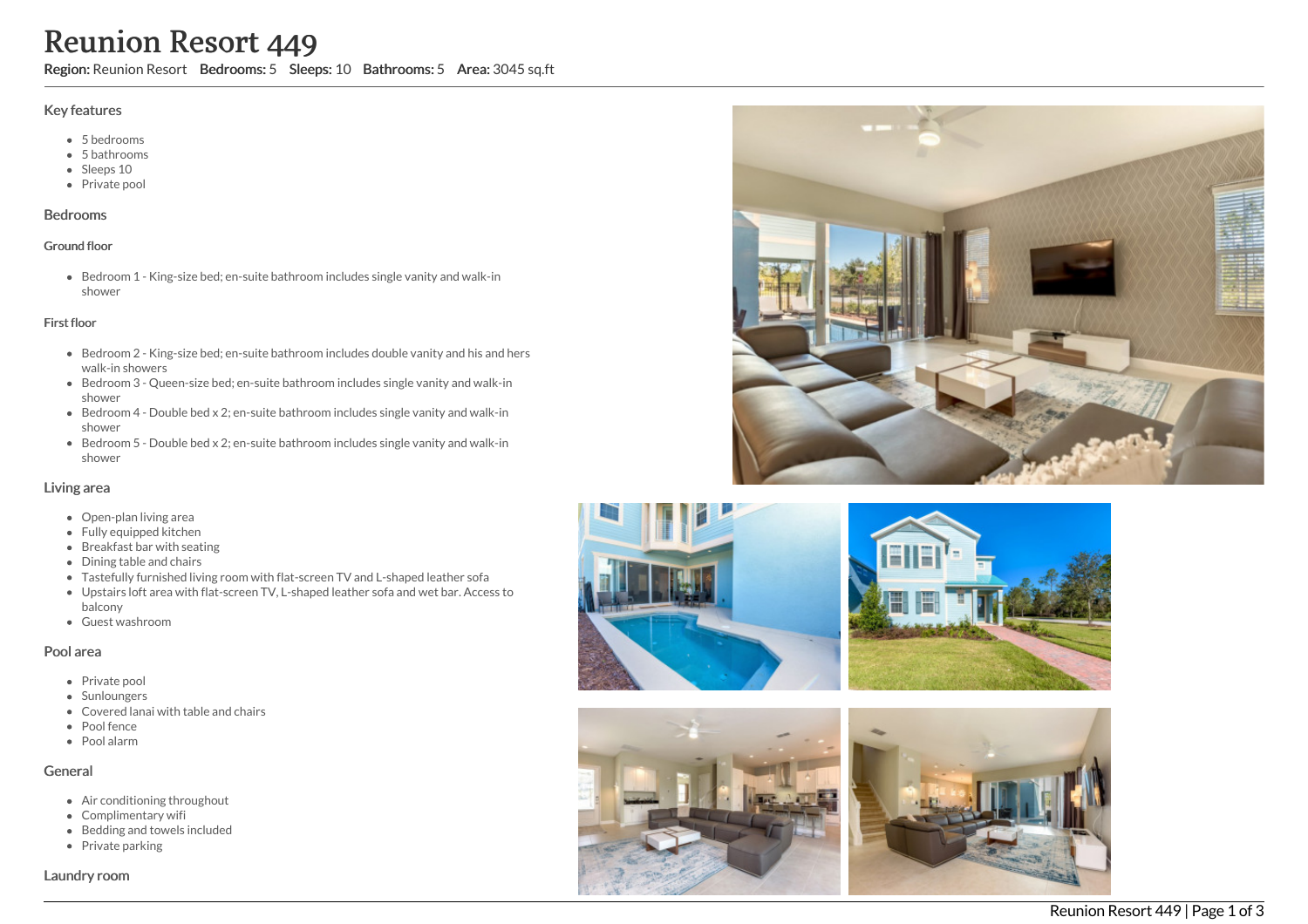- Washer and dryer
- Iron and ironing board

# Children's equipment available for hire

- $\bullet$  Crib
- Stroller
- $\bullet$  High chair
- Pack and play

# Places of interest

- Golf course 1 mile
- Supermarket 1 mile
- $\bullet$  Shopping mall 2 miles
- Disney World 6 miles
- $\bullet$  Seaworld 15 miles
- Universal Studios 21 miles
- Legoland 25 miles
- Airport 27 miles
- Beaches 75 miles